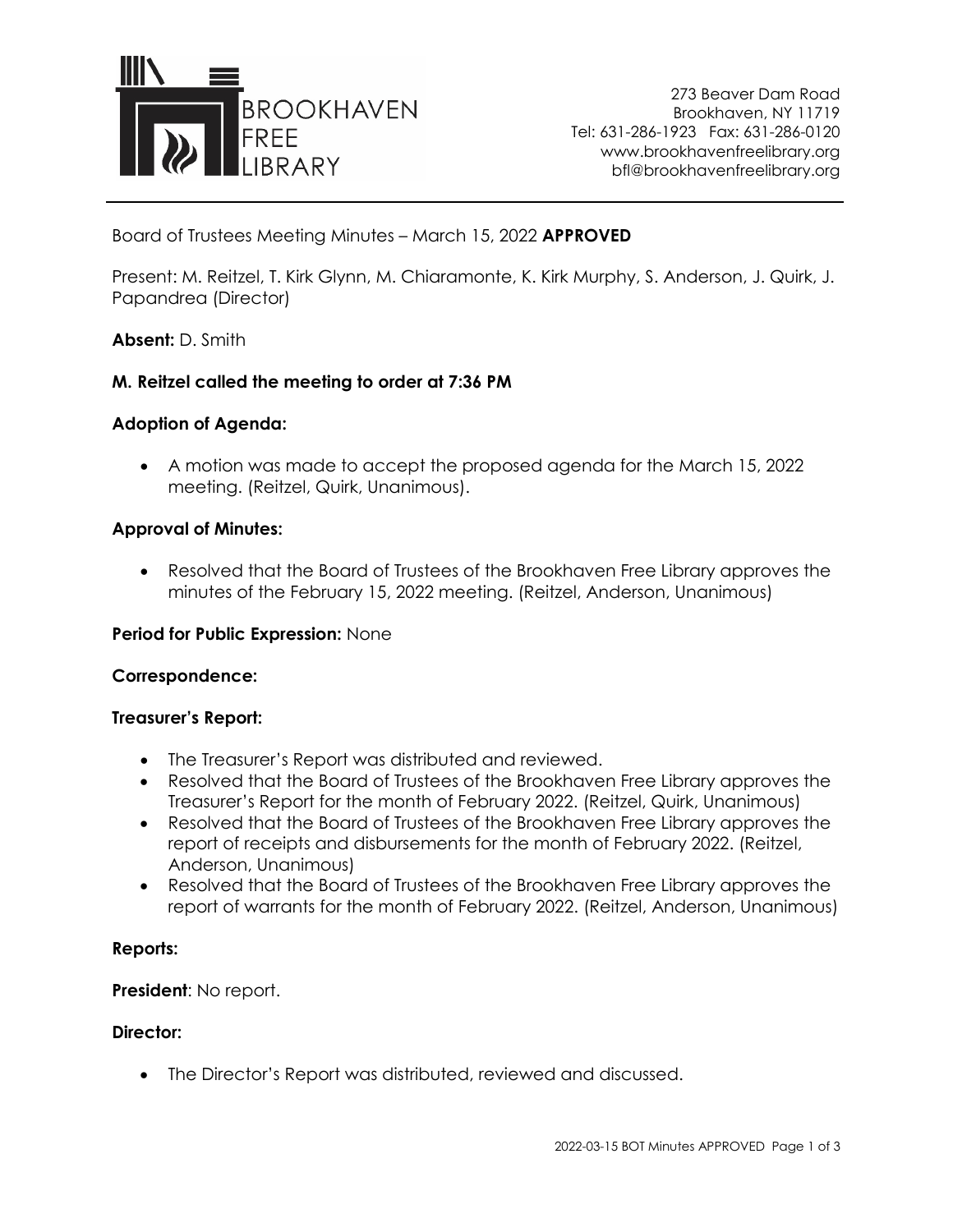

273 Beaver Dam Road Brookhaven, NY 11719 Tel: 631-286-1923 Fax: 631-286-0120 www.brookhavenfreelibrary.org bfl@brookhavenfreelibrary.org

- Resolved that the Board of Trustees of the Brookhaven Free Library accepts the Director's Report. (Quirk, Reitzel, Unanimous)
- Resolved that the Board of Trustees of the Brookhaven Free Library approves the attendance of Anthony Zutter at the family Place Libraries training to be held April 4-7, 2022 for a fee of \$1,500. (Quirk, Kirk Glynn, Unanimous)
- Resolved that the Board of Trustees of the Brookhaven Free Library approves the Internet Usage Policy (Reitzel, Chiaramonte, Unanimous)
- Resolved that the Board of Trustees of the Brookhaven Free Library will request a TAN in the amount of \$500,000 for FY 2022-2023. (Quirk, Reitzel, Unanimous)
- Resolved that the Board of Trustees of the Brookhaven Free Library approves the discarding of the computers inventoried as numbers 1,2,13,24. (Reitzel, Kirk Murphy, Unanimous)

# **Committee reports:**

**Building and Grounds**: None **Finance:** None **Public Relations**: None **Nominating**: None **Technology**: None **Administrative/Policy**: None

## **New Business:**

• Postponement of the approval of the 2020 Annual Report for Public and Association Libraries.

## **Old Business:**

- Ongoing response to COVID discussed. No major issues were reported. Effective tomorrow, March 16 masks will be optional in all areas of the library for all patrons and staff.
- Revised project materials were submitted to the Town of Brookhaven's Planning Department. Most of the project recommendations by the Historic District Advisory Council were implemented. A variance will be necessary because the light spillage that will be produced from the proposed dark skies compliant lighting is greater than the current code allows. Also, the maximum building area of 15% is currently exceeded by 2% due to the shed and the arbor. If approved, the variance will allow the library to retain both structures. Parking and land development standards are also elements of the project that we will be seeking relief from current code to complete.